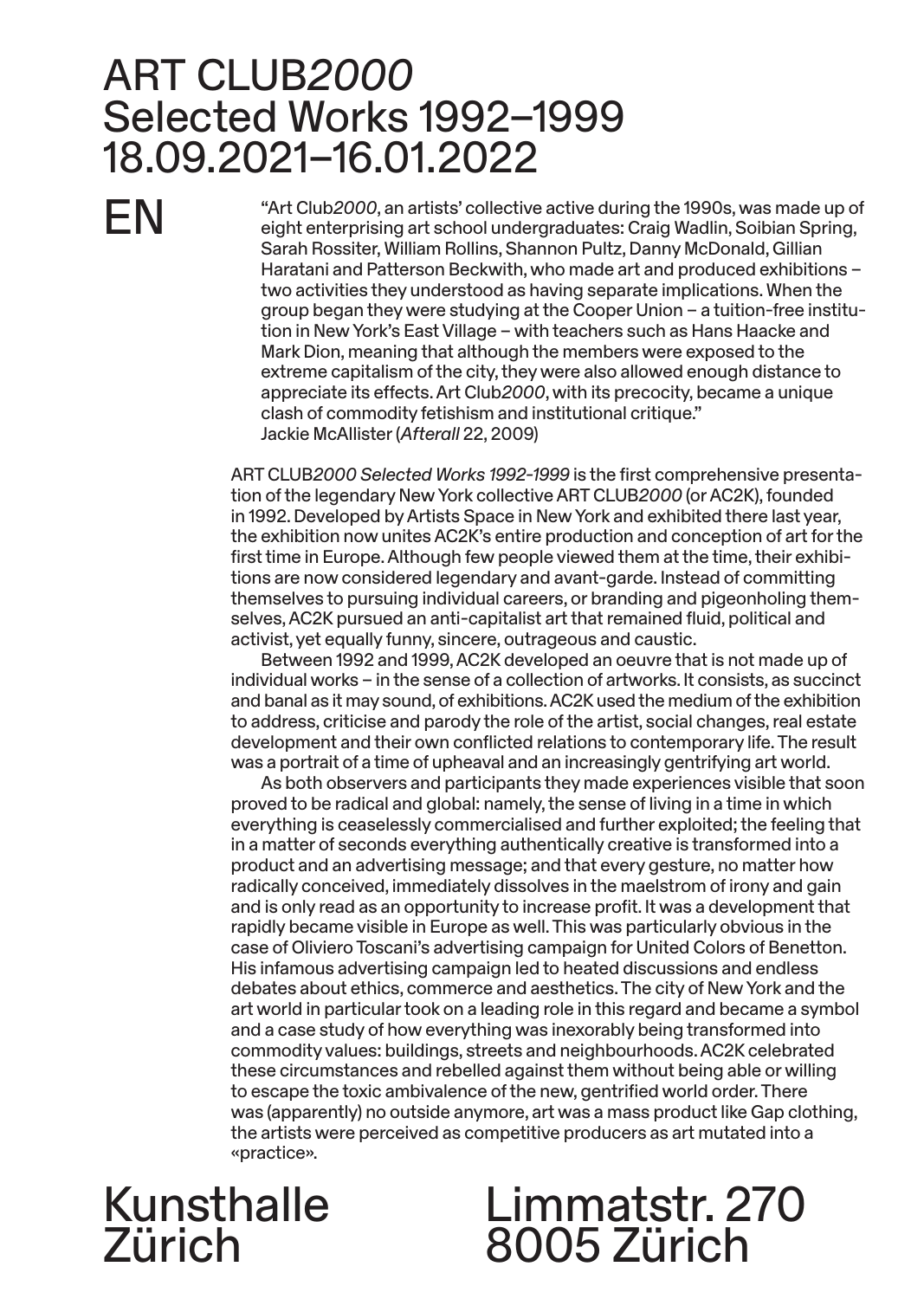AC2K thus traced developments in which they themselves were entangled. Their exhibitions spoke of being young (the members were in their early 20s at the formation of the group) and of the search for artistic identity, of shared authorship, possible alternatives and the behaviour of their own generation, Generation X. They addressed peer and milieu pressure, self-exploitative marketing, the cult of youth and youth culture and the pleasure of (increasingly difficult) subversion.

AC2K's project began in 1992 with a series of meetings and discussions initiated by legendary and unpredictable art dealer Colin de Land, leading to their first exhibition in 1993 at his New York gallery American Fine Arts, Co. With his oversight, support and input the members of AC2K began to develop and realise annual exhibitions. After the first (of seven) exhibitions at American Fine Arts, Co. in 1993, ART CLUB*2000* was chosen as the group's official name. Inherent in the moniker was an announcement of its own demise, the promise to disband at the turn of the millennium. The determination to make art and develop everything together was primary to the process. The principle of cooperation pre-empted any aspiration or desire to make «one's own» art. Thus, the exhibitions became unruly and often theatrical structures in which the most diverse aesthetic and critical approaches came into play and were tested. This determined the choices of media (photography, video, performance, sculpture, journalism and mural painting), but also artistic genres and language. One thus encounters documentary films, research projects, forays into journalism and «garbology», murals, installation art and sculpture, appropriation and interior design interventions such as the imitation of a Gap store. This desire to experiment led the group to address issues that are still urgent today: examining identity, seeking a common social and political position, self-determination (or not) and the desire for a bohemian lifestyle.

The Exhibition:

ART CLUB*2000 Selected Works 1992–1999* unites nine exhibitions and an archive.

*Commingle*  American Fine Arts, Co., New York City, 1993

*Commingle* (1993) is in part a remake of a Gap shop and its merchandising and display aesthetic. The point of departure is the then contemporary marketing of youthful lifestyles by the American clothing chain Gap Inc. This appeared in part through the advertising campaign «Individuals of Style». Star photographers like Annie Leibovitz and Steven Meisel portrayed a who's-who of the art and culture world in highly styled black and white images: Spike Lee, Joan Didion, William Burroughs, Madonna, Anthony Kiedis, Jim Dine and the gallery owner Leo Castelli. Suddenly, artists who until recently had been considered antisocial outsiders were the centre of attention in the service of a multinational brand. The advertising was concommitant to the opening of a Gap shop in 1988 on St. Mark's Place, in the then still disreputable (and artist-inhabited) East Village. «Individuals of Style» interwove art, advertising and commerce for all to see – to gentrify a Manhattan neighbourhood. The Gap's target clientele was the demographic to which the members of AC2K belonged, and this is precisely what Commingle addresses in an affirmative, ambivalent and parodic manner.

For the photo series realised for *Commingle*, AC2K went to the Gap, stocked up on clothes and photographed themselves in matching Gap looks at various iconic locations in New York: in Times Square, in bed at the Paramount Hotel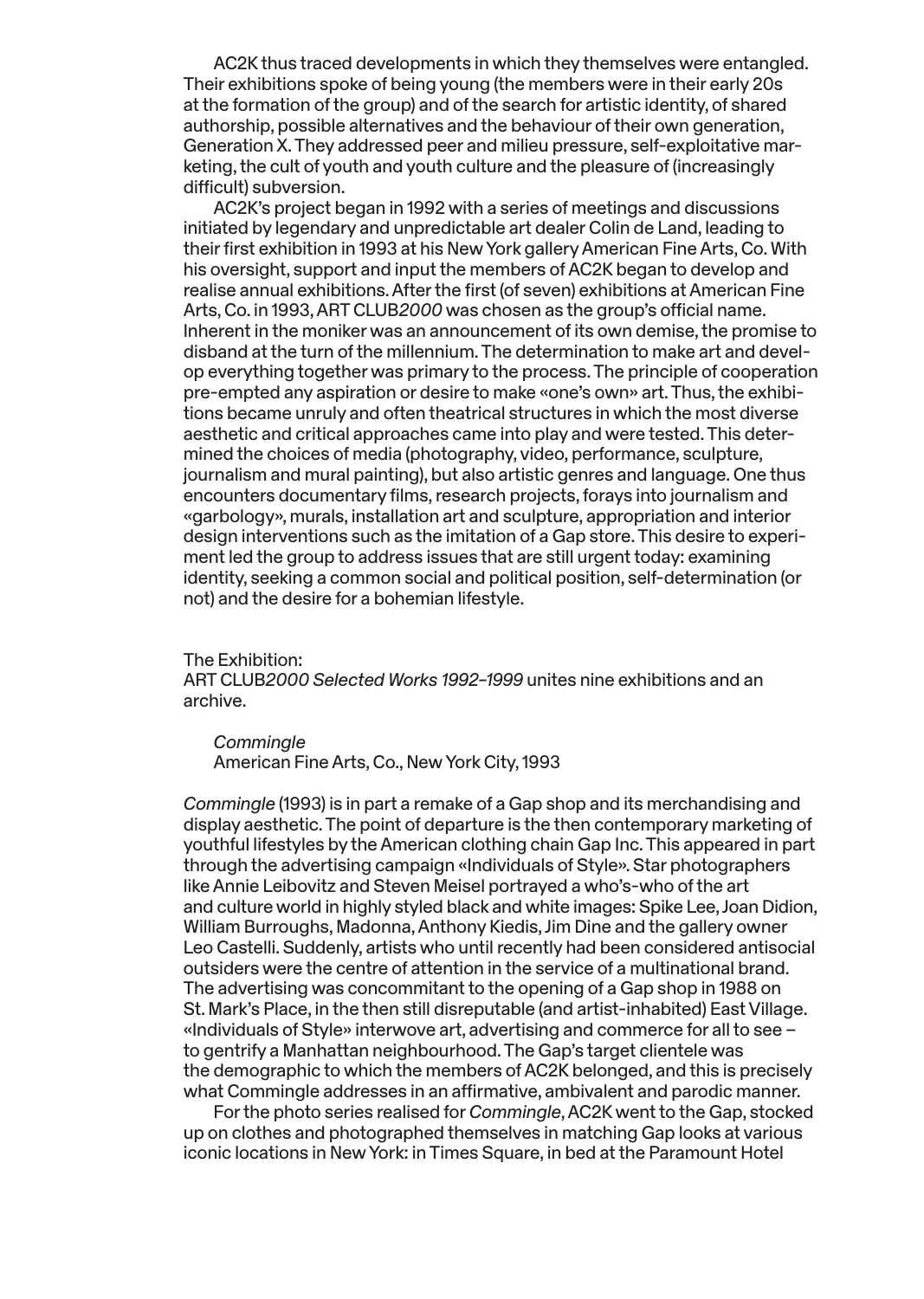designed by Ian Schrager and Philippe Starck, in a Conran furniture shop, having a pyjama party at the Angelika Film Center, in the *Art in America* library or in a '90s coffee shop. When the work was completed, they brought the clothes back to the Gap availing themselves of the company's no-hassle return policy. In *Commingle*, AC2K appropriated the Gap's culture and, in DIY style, played out the message that the Gap sent its customers: absolute individuality (being an artist) while simultaneously maintaining a collective attitude to life. In short, artistic freedom is combined with market conformity and staged authenticity to increase sales and profits. In their attempts to investigate the Gap's corporate culture, they applied for jobs there and went to libraries, but ran into dead ends at both. In order to learn more about the Gap, AC2K finally employed the research methods of garbology. They went fishing in the company's rubbish containers for paperwork that they then exhibited: employee handbooks with instructions on how to prevent shoplifting; job applications; customer service logs and sales reports; as well as unpublished information on company activities. Commingle was and is an apt and caustic portrait of a moment – and as an exhibition it described another important development: that exhibitions and museums, be they in galleries, MoMA or any Kunstmuseum, increasingly resembled commercial stores.

The *Commingle* exhibition was preceded by an imitation Gap ad featuring a portrait of gallery owner and AC2K mentor Colin de Land, shot in the «Individuals of Style» manner. After the publication of this ad in the American art magazine *Artforum*, Gap Inc. faxed a cease-and-desist letter to American Fine Arts, Co. and threatened to sue – gaining AC2K attention and press.

#### *Clear*

American Fine Arts, Co., New York City, 1994

The second exhibition, *Clear* (1994), further explored the interweaving of fashion, identity, art and branding. When *Vogue* staged a fashion shoot in their art school's painting studios, they picked up on the trend and started photographing themselves in the minimal and functional Bauhaus-inspired interiors of Cooper Union. Here the cool minimalism of the «supermodel» era met young artists' alternative punk and grunge styles, to suck the blood of energy and credibility – and make the students proud at the same time. For the *Clear* exhibition, the gallery walls were painted in green screen and blue screen chromakey tones. These colours are used in film and television to retroactively insert any conceivable background: weather maps, action scenes, disasters or street cred and authenticity, such as the «art school» background. In the 1990s, the feeling grew that everything was mere surface, as content became just another form of packaging (or background). In another gesture of protest (and recycling) the members demolished the entrance wall in the gallery on which they placed the words Art Club*2000*. A miniature drum kit, also emblazoned with «Art Club 2000,» was placed under a spotlight in a small room by itself in reference, homage and remembrance of commercialised indie rock culture, as well as antecedent British «pose band» artists of the 1970s.

## *Night in the City*

American Fine Arts, Co., New York City, 1995

1995's *Night in the City* was staged in a low-rent museum-like style. The walls were beige and the photographs were framed in a classic, timeless manner, shot in the style of famous images of New York by Alfred Stieglitz, Berenice Abbott, Weegee and Roy DeCarava. In these black and white images, AC2K continued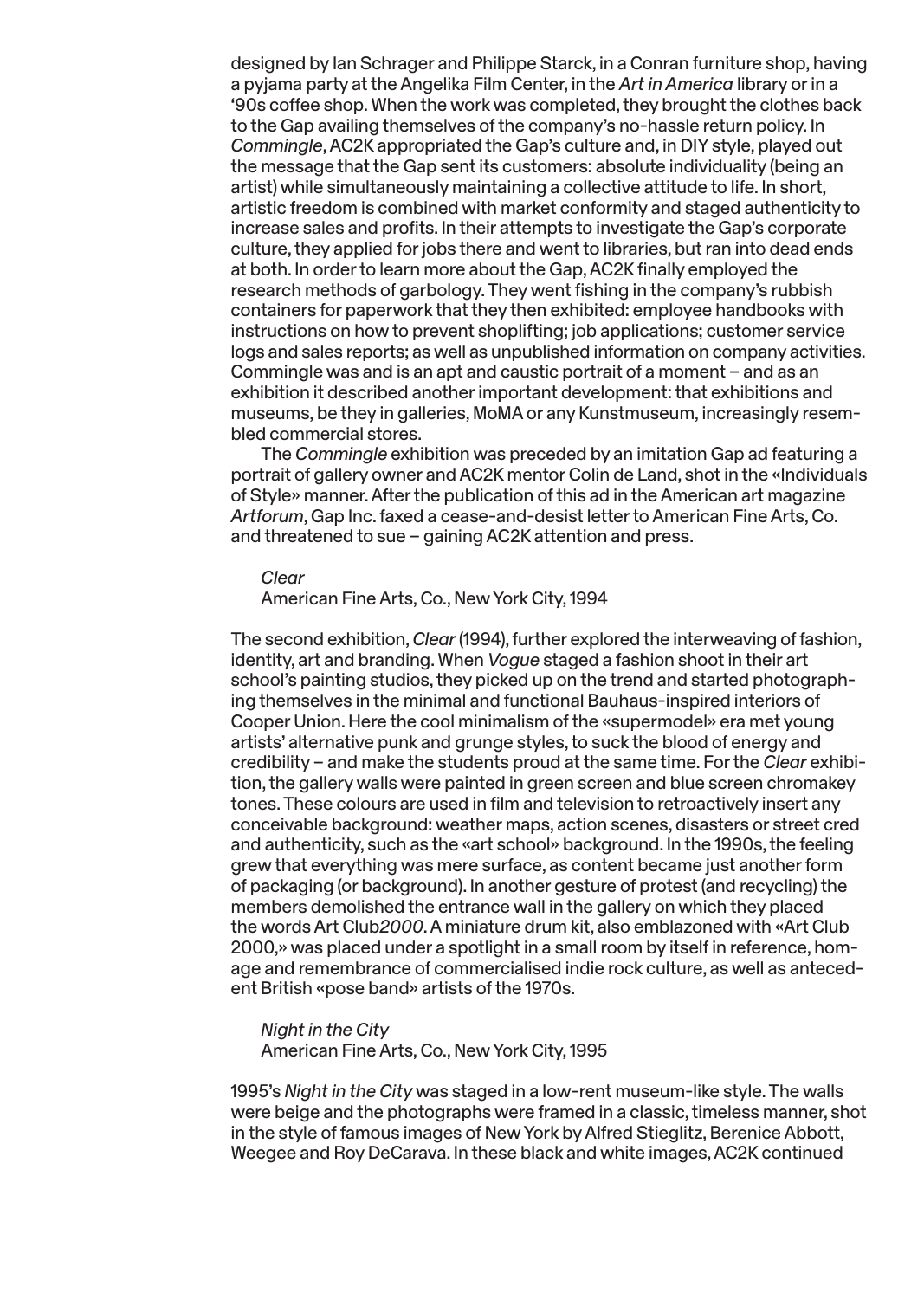the tradition of New York street photography to document various contemporary urban settings, including street trash outside a Starbucks, skateboarders at the Astor Place Cube, the Scharf Schak, a cyber cafe, people in line outside the cinema to see Larry Clark and Harmony Korine's film *Kids*, or an «I ♥ New York» paper coffee cup. With *Night in the City*, AC2K began to recycle their own history as artists, producers and curators. This is how postmodernism had played it and how the fashion and music industries were currently parsing the trope: the revival of the revival of the revival. The song *Institutionalised* by thrash metal band Suicidal Tendencies (not exhibited here in Zürich) played at the push of a button.

*Kaputtmachen in Graz*  Grazer Kunstverein, Graz, 1994

After the first show at American Fine Arts, Co. attracted significant attention, AC2K was invited to exhibit internationally, starting in 1994. Removed from their local context and without the active participation of de Land, the group entered a critical phase of experimentation and self-discovery. For the group exhibition *Esprit d'Amusement* at the Grazer Kunstverein, the collective produced *Kaputtmachen in Graz*, a large-scale photograph of themselves in a trashed hotel room. The scene shows the members as if they were a grunge band on tour. *Kaputtmachen in Graz* referred to a press image of actor Johnny Depp in handcuffs, after his arrest for vandalising a hotel room in New York's luxury The Mark Hotel (where he had been staying with Kate Moss). The collective pose here in Johnny-Depp-as-grunge style was meant to parody the expectations a European audience might have of an *Artforum*-hyped group of young artists: hip, cool, New York artists are coming to Graz! A CD player ran an endless loop of German pop music.

*Jackie McAllister*  Transmission Gallery, Glasgow, 1995

AC2K continued their play with expectations, clichés and artistic identity in 1995 with *Jackie McAllister* at Transmission Gallery, an independent artist-run exhibition space in Glasgow. For *Jackie McAllister*, the collective adopted the role of artist-curator and conceived the exhibition as an illustration of Jackie McAllister's life and art. The Scottish-American artist lived in New York City and was a close collaborator and friend of both AC2K and Colin de Land. AC2K brought original artworks by McAllister to Glasgow, as well as slides and documentation of his work, a selection of his books, a work by Martin Kippenberger from his collection (a signed box of Scottish biscuits) and two Super 8 films. One film featured McAllister in New York City talking about his work and youth in Glasgow, the other featured an interview with fellow Glasgow artist Douglas Gordon. The McAllister clan tartan and McAllister's signature were painted on the entry wall in large black letters.

*Working!*  Forde, Geneva, 1995

The exhibition *Working!* took place in 1995 in the artist-run space Forde in Geneva. It consisted of an office environment with a table, office chairs, wall paintings, a coffee machine and a video monitor with a stuffed seagull perched on top. The collective produced a video in which members of Forde described the invisible and occasionally absurd labour that supported their artistic and curatorial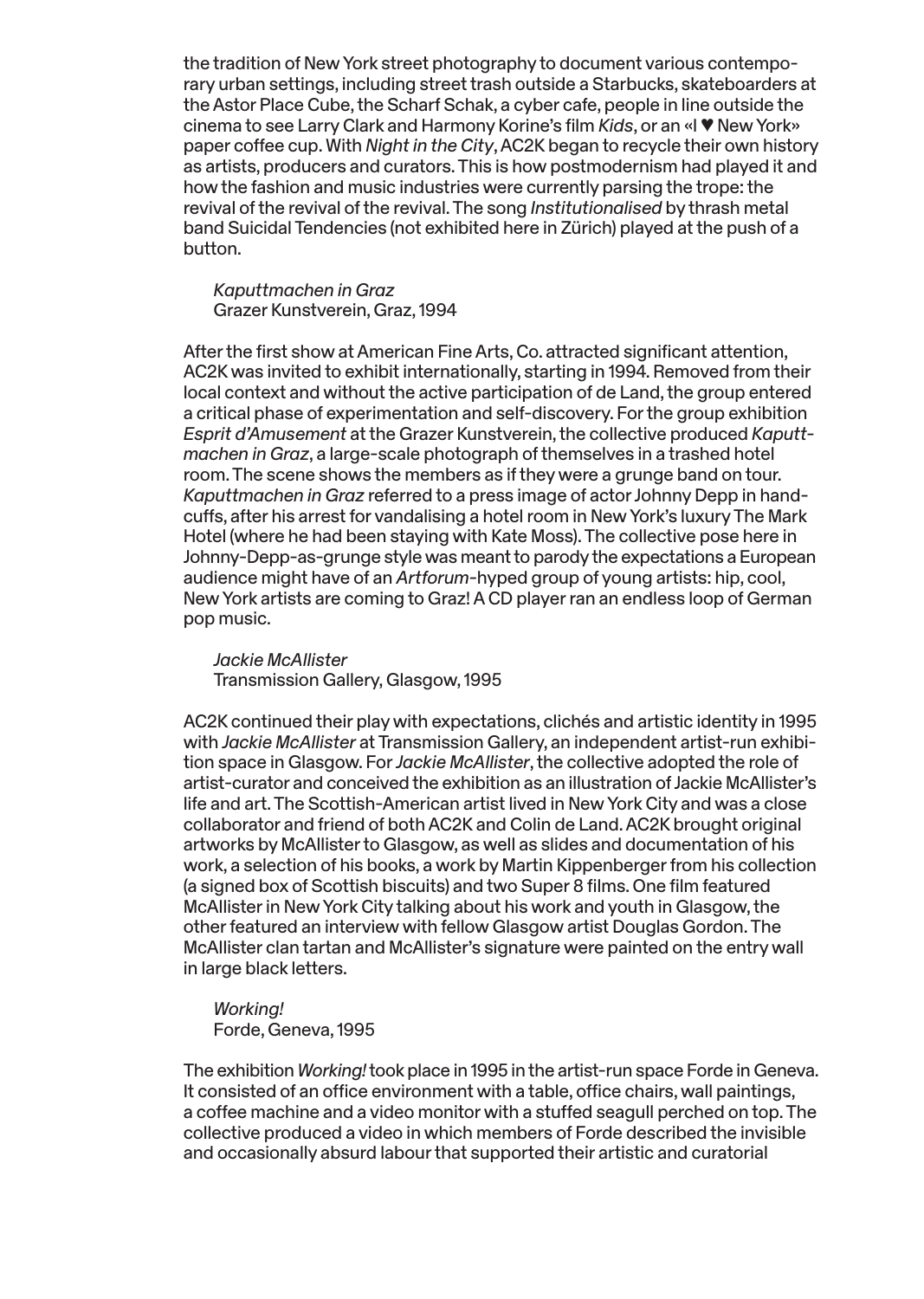endeavours. They each recounted their entire job histories while feeding stale bread to swans. This was accompanied by a selection of photographs showing the New York working environments of AC2K members and their friends, from Dia Art Foundation to the offices of the magazine *Art in America* and the Bowery Bar. The exhibition became an ambivalent and sobering commentary on the working conditions of artists, their dependence on part-time jobs and the simultaneous professionalisation of life as an artist.

*SoHo So Long*  American Fine Arts, Co., New York City, 1996

With *SoHo So Long*, AC2K pushed their journalistic, documentary approach further to interrogate profound and lasting urban transformation caused by the art economy. The exhibition was dedicated to documenting the changing economic conditions that led galleries to move from the increasingly unaffordable SoHo neighbourhood to under-developed Chelsea. To highlight this change, the collective conducted 27 interviews with New York City gallery owners, critics and collectors, which they then published in a simple photocopied book. A large light box à la Jeff Wall or Mariko Mori contained a photo featuring prominent art dealers such as Matthew Marks, Pat Hearn and Carol Greene who would soon set the tone for the New York art world. Like an improvised waiting room, vending machines and cheap furniture were placed in the space so that the visitors could read the interviews while sitting down. This arrangement was supplemented and expanded with «leftovers» from SoHo. These included an ersatz replica of the legendary Scharf Schak (Kenny Scharf's art kiosk\* in Soho), coveredup windows announcing the imminent arrival of a fictitious Old Navy shop, labelled planter boxes inspired by The Drawing Center (an established SoHo art institution accross the street) and a sandwich board that read «STOP (On In While Staying At) THE MEGA HOTEL», a parody of contemporaneous «N.I.M.B.Y.» protests about the large new Soho Grand Hotel by wealthy local loft-dwellers.

\*«And a shack is just what it's called: the Scharf Shack. It's the latest endeavor of the artist Kenny Scharf. As a member of the 1980's East Village gang that included such characters as Keith Haring and Jean-Michel Basquiat, Mr. Scharf has always blurred the line between art and collectibles in his work. The shack sells everything from t-shirts (\$18) and postcards (50 cents) to Swatch watches (\$80) and backpacks featuring the faces of Mr. Scharf's well-known cast of Jetson-like characters (\$45).» (Carol Vogel, *The New York Times*, 4 August 1995)

#### *1970*

American Fine Arts, Co., New York City, 1997

*1970* further investigated a «disappearing» New York City and especially the myth that artists somehow always survive, that crass professionalisation will not harm them and that their survival is divorced from the difficult search for housing, work and studios. To this end, AC2K researched and excavated the city's art life and the legendary forms it took in 1970. The group conducted video interviews with a selection of artists who were still active and immediately accessible to them: Alex Katz, Isa Genzken, Henry Flynt, Vito Acconci, Carolee Schneemann, Les Levine, Simon Cerigo, Niki Logis and Olivier Mosset. Each artist was interviewed on the subject of «1970». Their statements were presented as a cacophony of voices on vintage television sets – alluding to *Media Burn*, 1975, by Ant Farm and Nam June Paik's video walls from the Soho loft era. A separate television allowed visitors to watch the interviews individually.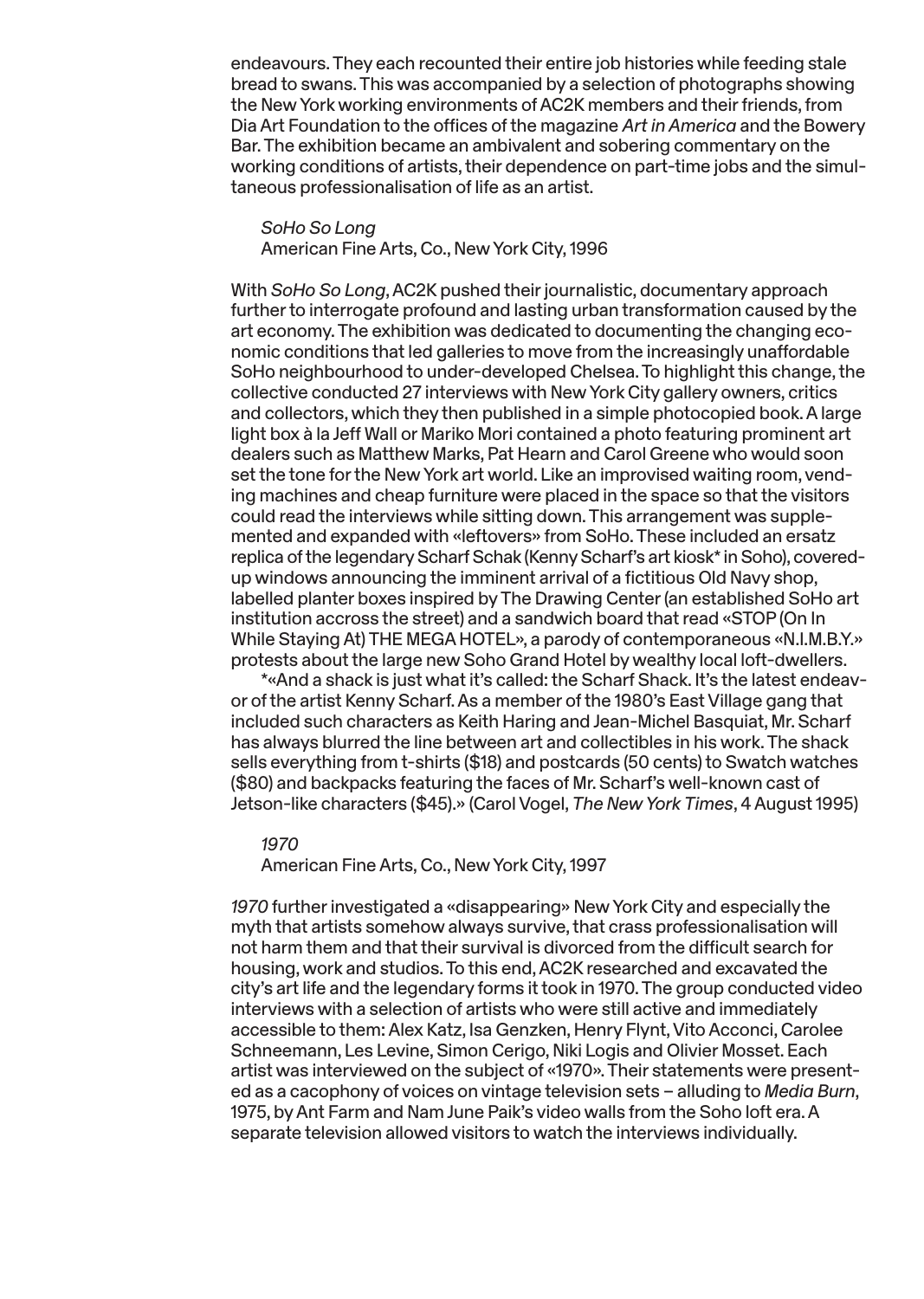### *Night of the Living Dead Author*  American Fine Arts, Co., New York City, 1998

In their penultimate exhibition, made in collaboration with their mentor Colin de Land, AC2K explored power and authority: *Night of the Living Dead Author*. They were particularly interested in how power and authority gained legitimacy through repeated, reproducible forms. The decade was drawing to a close and Rudy Giuliani, then mayor of New York City, intensified his repressive campaign for more «quality of life», enforcing «cabaret laws» banning dancing in bars, raids on nightclubs, displacement of the homeless, criminalisation of petty offences such as drinking in public, subway fare evasion, etc. In collective conversations and discussions, the members of AC2K fell upon the question: «What is a cop?» This resulted in a phalanx of eight identical life-size cardboard policemen looking at the viewer with red LED eyes and wearing sashes with the text «PUNISH-ING ENFORCER OF AN OPPRESSIVE REGIME». Adjacent ran a red LED ticker sign, Jenny Holzer style, the text commenting in a laconic, critical manner on the work of contemporary artists including Sherrie Levine, Vanessa Beecroft, Matthew Barney, Mark Dion and ART CLUB*2000* itself. Two Mies van der Rohe stools, placed in front for viewers, were borrowed from Leo Castelli's gallery, to signify success, museality and authority. *Night of the Living Dead Author* embodied criticism of posturing critique and was flooded with the sounds of teeth-gnashing and groaning zombies as if it were a chamber of horrors.

#### *Milanarian*

Galleria Facsimilie, Milan, 1995

For the *Milanarian* exhibition at Galleria Facsimile in Milan, AC2K produced *Gli Avvoltoi* (The Vultures, 1995), a mural in response to Silvio Berlusconi's first campaign for election as Prime Minister. His eventual victorywas in part the result of a massiveadvertising offensive set in motion through his media empire. The mural shows a dense tangle of television aerials, a motif that originated in an advertisement for United Colors of Benetton that ran during Berlusconi's campaign. Displayed throughout Italy, this image referred to the intertwining of politics, advertising and business. Cartoon vultures from Disney's *The Jungle Book*, scavengers and symbols of decay, shit in Benetton brand green from above and on the antennae. From their beaks emerge speech bubbles with numbers referring to statements on the spectacle by Guy Debord, Lucy Lippard and others. In *Milanarian*, AC2K illustrated the complicity between spectacle and politics, commerce and art making, critical theory, activism and marketing.

### *1999, A Retrodisrespective* American Fine Arts, Co., New York City, 1999

This exhibition is not on display here at Kunsthalle Zürich. It was the last exhibition before the collective's dissolution and the final step towards self-immolation. In the form of a salon hang (or carefully arranged rubbish heap), *1999, A Retrodisrespective* brought together all the collective's efforts since 1992. At Artists Space in New York City, an extensive selection of documents from the AC2K archive was shown in place of *1999, A Retrodisrespective*, and this is now on display at Kunsthalle Zürich. These ephemera, props, correspondence, photographs, documentation and research material are intended to further illustrate AC2K's methods, exhibition practice and collective authorship.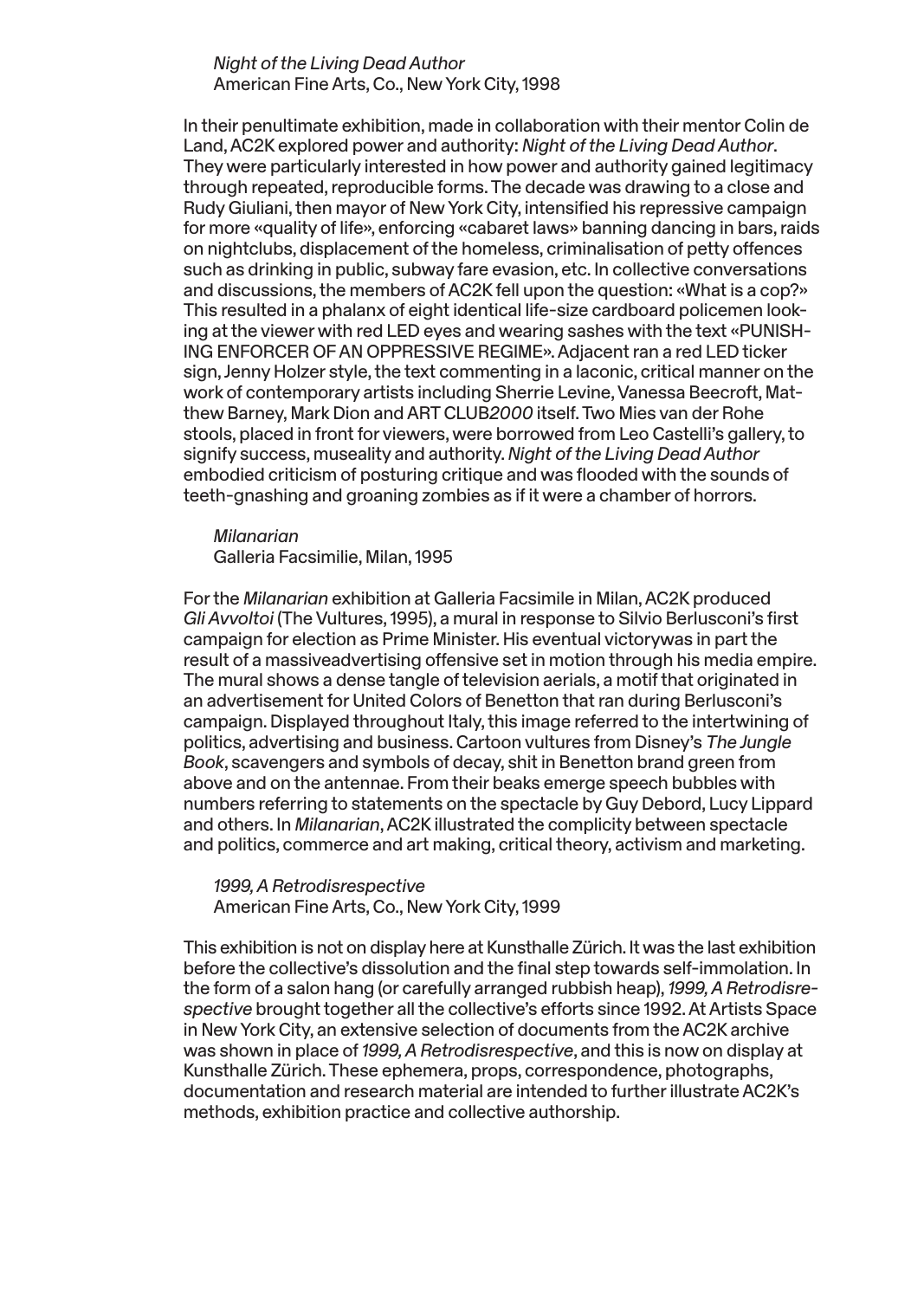With warm thanks to all the artists of ART CLUB*2000* and Jay Sanders and Stella Cilman of Artists Space, New York City.

This text is based on the exhibition guide from Artists Space, New York.